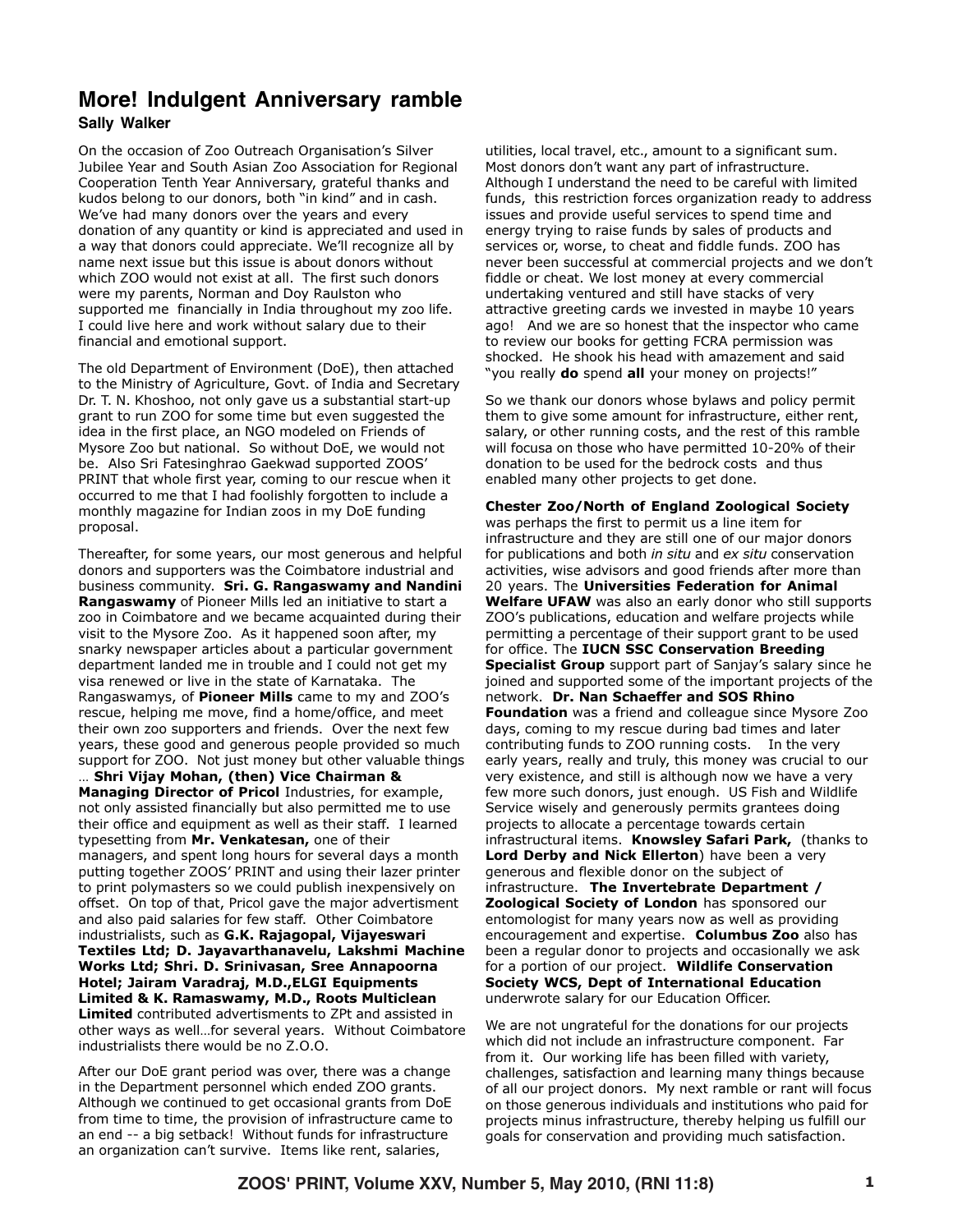## Insider perspective - My fruitful years with Zoo Outreach **Organisation** R. Marimuthu\*

I have two grateful, loyal, dedicated, and magnanimous mentors in my professional life, both of whom gave me unprecedented help to shape and build my career and knowledge on zoos in particular and wildlife in general. They have been doing this for years and benefitted many other students. They are Dr. S. Paulraj, former Deputy Director of Arignar Anna Zoological Park, Chennai and Sally Walker, Founder/Director, Zoo Outreach Organisation. Dr. Paulraj had helped me in the earlier part of my life, during and after my studies. Madam Sally has been doing this for several years and even now. My acquaintance with Dr. Paulraj began during my post graduate studies at A.V.C. College, Mayiladuthurai and he was my co-quide for the M.Sc. in Wildlife Biology field project in 1986 in Vedanthangal Bird Sanctuary. After that, I lost contact of him for about two years because I continued my studies and did my bachelors degree in education (B.Ed). Again I met Dr. Paulraj when he came as an External Examiner to the A.V.C. College at Mayiladuthurai and he offered me a temporary job at the zoo. Without any hesitation I joined the zoo in 1988 and worked until I joined Zoo Outreach Organisation. During my two years tenure at the Vandalur zoo, Dr. Paulraj taught me and my friends Baskar and Manimozhi so many things from zoo education, animal care, modern zoo concept etc. I became very much involved with interpretation, research and also looked after one third of the zoo dealing with animal keepers and upkeep of the animals.

At some point in this tenure I had a chance to meet and talk to Madam Sally Walker few times. I found that she was so caring and courteous at this time. On every occasion she visited Chennai she paid a visit to the zoo and I was the one who received her at the railway station. Before I met her. Dr. Paulrai shared lot about her regarding her service to the Indian Zoo community, publications, rendering help to individual zoo personnel etc.

Two years passed by at the Arignar Anna Zoo while I learned many new things. On the one evening of December 1990 Dr. Paulraj called me and related that Madam Sally was looking for a Research Assistant and she was interested to have me for that post. So I proposed you, he said. He also told me that it was a good offer and if I worked for Sally and Zoo Outreach Organisation, then I would definitely learn and develops my skills. At that juncture I did not fully comprehend his words, but I valued what he told each and every time later when I worked for ZOO. Really Dr. Paulraj is a forecaster. The next day night I left for Coimbatore, leaving my zoo and friends behind and to join ZOO, Coimbatore. I reached Coimbatore on Sunday, 16 December 1990 and met Madam Sally Walker and

her housekeeper and adopted sister, Sarojamma at No.5 Bharathi Colony office. Sally offered me a job as Research Assistant. Not only the job but also boarding and lodging as well at the office premise as I could not support this myself at that time. Sarojamma looked after me very well with her tasty meals all the time and she was my foster mother.

Madam Sally started to teach me one by one. Most of these skills were done for the first time in my life. I learned to use the computer, Xerox machine, posting, basic office administration, some secretarial skills, basic accounting, Desk Top Publishing and other duties of the office. She arranged a spoken English class at her expense. At some point she put me as Managing Editor of Zoos Print Magazine. She started CBSG India, the first national or any kind of network of CBSG, SSC, IUCN and later this morphed into CBSG South Asia which was the first regional network. So I could become involved in this network in its initial days.

Sally had sent to me one or two mini zoos for vulture surveys and also arranged visit to some major zoos in India such as National Zoological Park, Nandakanan Zoo, Vizag zoo, Assam State Zoo, Alipore Zoo etc., was helpful to see the diversity of zoo animals and also meet zoo officials to know the management practices. She gave me a chance to coordinate and attend Population and Habitat Viability Assessment (PHVA) workshops for Manipur Brow Antlered Deer in Mysore Zoo (1992), Liontailed Macaque at Vandalur Zoo (1993) and Indian Rhinoceros at Jaldapara WLS, West Bengal (1993). These workshops of scientific analysis were really useful for me to understand Captive Breeding Specialist Group's (CBSG) Vortex tool and participatory group dynamics to assess species threats and take steps to conserve. It was also useful to meet such experts like Dr. U. S. Seal, Dr. Thomas J. Foose etc.

ZOO sent me to the Wildlife Institute of India for attending two courses: one on Conservation Education and another on Zoo Management. Furthermore, ZOO sent me to three International courses: Conservation Education course at Malaysia, Endangered Species Management Course in Jersey, UK and again Conservation Education Course at UK. These local and foreign courses helped me to broaden my knowledge on Conservation education and the modern zoo's role to save endangered species. I also made many new friends in India and abroad with whom I still

\*Sr. Education Officer, ZOO, Coimbatore. Email:marimuthu@zooreach.org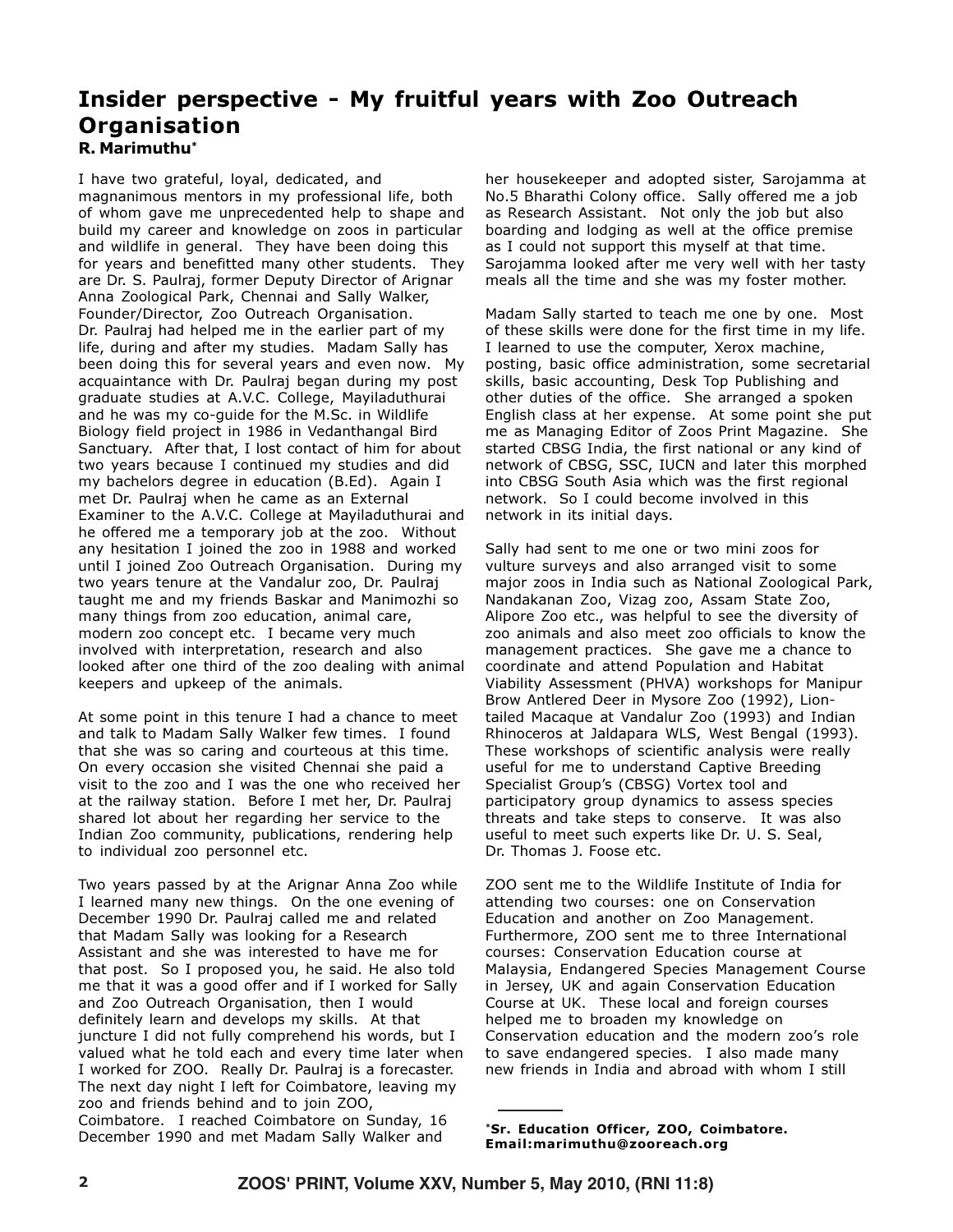keep in touch and sharing our conservation interests.

In the meantime Sally asked me to become involved in the Coimbatore Zoological Park Society's public relations work with Ms. Latha Balasundaram. It was also a great experience to meet tribal people often at the park site Anaikatti and liaison with them for the development of the park. I am very grateful to Madam Sally, Mr. Rangaswamy, our president and Mrs. Nandini, Treasurer to have faith on me to do this work.

I had to leave ZOO in May 1994 for my personal reasons and worked for a decade in Brunei, Darussalam not related to wildlife. I looked for a wildlife or zoo job but could not get it but still I maintained my contact with Sally and ZOO. I came back to Coimbatore at the invitation of Madam Sally to work again for ZOO in July 2004. In my second stint, I was posted as Education Officer and since then I have been looking after ZOO's education programmes, supplying of education materials to conservation educators, conducting teacher training workshops in South & South East Asia and also inhouse trainings on particular species or issues. I was invited to attend one of the Teachers for Tigers workshop, developed by Wildlife Conservation Society, USA using active learning methods to teach trainers about tiger conservation. Later on I became involved with conducting such workshops for other trainees. ZOO has conducted 11 such workshops so far and trained 345 teacher trainers in India, Bangladesh. I was part of this workshop as a trainer and evaluator and gained understanding.

ZOO adapted this methodology and developed teaching quides for Hoolock Gibbon and conducted six workshops in Assam trained about 200 people and Human elephant co-existence and conducted 3 workshops each in West Bengal-India, Nepal, Bangladesh, Sumatra-Indonesia and very recently in Bhutan and 15 workshops altogether and trained about 400 persons. Conducting these workshops as a trainer gave me new experience in each and every time.

After I returned from Brunei and joined ZOO again, Sally recommended me to attend Wildlife Conservation Society's Fellow's training in advanced education at the Bronx zoo (2006) and also for International Zoo Educators meeting in South Africa  $(2006).$ 

Whatever I said in the above it is all because of Madam Sally Walker and I am really indebted to her to offer me a chance to work with Zoo Outreach Organisation and create opportunities for my career development through attending, coordinating and conducting trainings and also assigning my professional status. I really enjoying working with her and learning lot of new things. She has been a good teacher throughout and I have been an obedient student as well. Whatever I learnt from her and ZOO always helps me to step forward in my life, not only in academic but also in social. I admire Madam Sally's passion on wildlife in particular on exsitu conservation and her vision and also her dedicated life for wildlife conservation.

#### Manju Siliwal\*

It was in 2001, I visited Zoo Outreach Organisation (ZOO), Coimbatore for the first time as a participant for a Tarantula Hand-on-training workshop. I had never thought that by next year I will be a part of close-knit family 'ZOO CREW'. In last twenty five years, ZOO gradually and steadily progressed and its credit goes to Ms. Sally Walker, founder of Zoo Outreach Organisation. Her dedication and working for the cause of wildlife conservation motivates everyone around her. She is source of inspiration for her staff as she works non-stop and is very punctual in her work. She says 'If you are passionate about your work then you never feel tiered' and it is the reason that she works round the clock without any complain and salary. Also, she has been successful in giving sense of belongingness to every staff. It is the main sole reason that ZOO CREW is dedicated to work with ZOO.

I am very proud to be part of 25<sup>th</sup> year of ZOO.

\*Research Associate, Wildlife Information Liaison Developement Society, Coimbatore